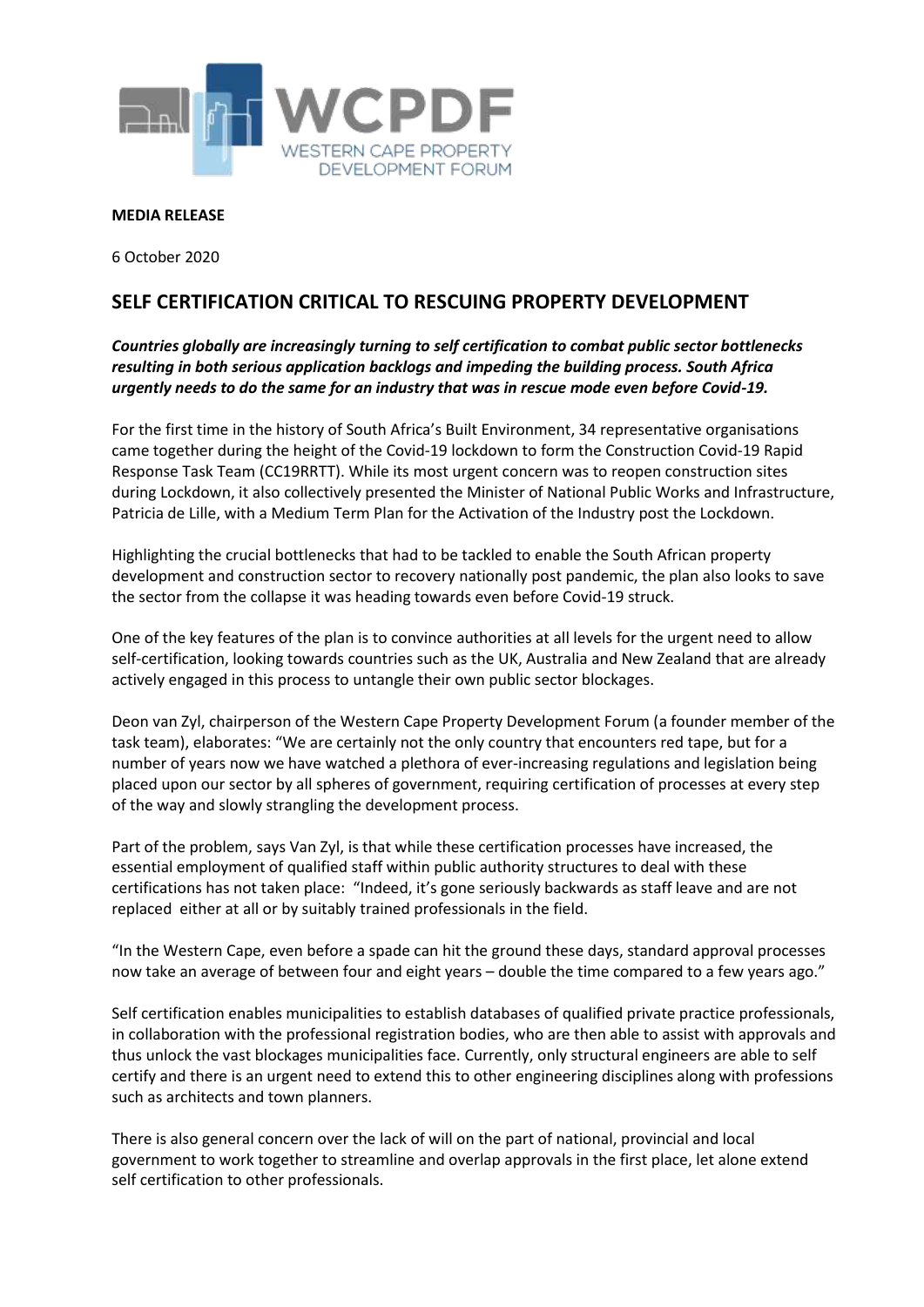"And yet this overlapping is critical," notes Simmy Peerutin, chair of the Practice Committee of the South African Institute of Architects, "because of the major time delays to project starts due to regulations such as the National Building Regulations (NBR), the National Environment Management Act (NEMA), the National Heritage Resources Act (NHRA) and the City of Cape Town Planning Bylaws needing sequential rather than simultaneous action."

The document presented to Min de Lille by the 34 organisations stresses the need for efficient statutory approval processes, noting that the current situation across all spheres of government reflects: "… a fragmented approval process which is mired in long-drawn out processes and often characterised by the lack of transparency and dependence on the whim of officials who often flout their very own processes and Spatial Development Framework provisions. This causes risk and frustrates building and development opportunities in the sector, causing construction delays and costing the developer, in both private and public sector, and design consultants valuable time and money."

Calling for an urgent rethink, the document also notes that: "… Municipalities are understaffed with many vacant posts" and that "… officials, who are certainly not incompetent, some with years of experience, appear reluctant to make decisions or recommendations which may result in legal processes or reflect badly on themselves. There is too much political interference in the approval processes, accompanied by cumbersome and punitive Treasurer General's Auditing processes."

To deal with this institutional incapacity, the document further recommends that municipalities therefore establish planning and approval directorates which co-opt registered and accredited professionals to help municipalities unlock the blockages they face.

Explains Van Zyl: "What we have recommended with self certification is not that professionals be allowed necessarily to approve their own projects, but that broader categories of private professional practitioners – beyond just structural engineers - be given this role to assist municipalities."

Alwyn Laubscher, COO at project management company AL&A and himself both a civil engineer and previously an Executive Director of Development at the City of Cape Town elaborates further: "Certification of a project ensures that an application adheres to the applicable legislation and regulations.

"However, it is a bureaucratic approach to say that only an official has the ability to apply such judgement. For example, it is generally accepted that a structural engineer can and will selfcertify. Why then can this principle not be extended to cover other professions such as architects, planners, other engineering disciplines?"

With the administrative burden on local authorities is becoming bigger every day, Laubscher agrees that a new approach is required to save time and money: "Not only for the developer applicant but for the local authority and ultimately the taxpayer.

"South Africa has a very good system of professional bodies and professional registration regimes. We have seen that in the coming together of the Rapid Response Task Team. Why not use it to our advantage?"

A much needed discussion on the topic will take place online at the WCPDF's next "In Conversation" webinar, which will be facilitated by architect Luyanda Mpahlwa – founder and director of Design Space Africa and the immediate past-President of the South African Institute of Architecture (SAIA). Leading the conversation will be Rudolf Opperman, the technical advisor for Architecture and the National Building Regulations to the National Regulator for Compulsory Specifications (NRCS).

Panelists will include Simmy Peerutin (of Peerutin Architects and chair of the SAIA Practice Committee), and structural engineer Andre Ekermans (a director at Ekcon.)